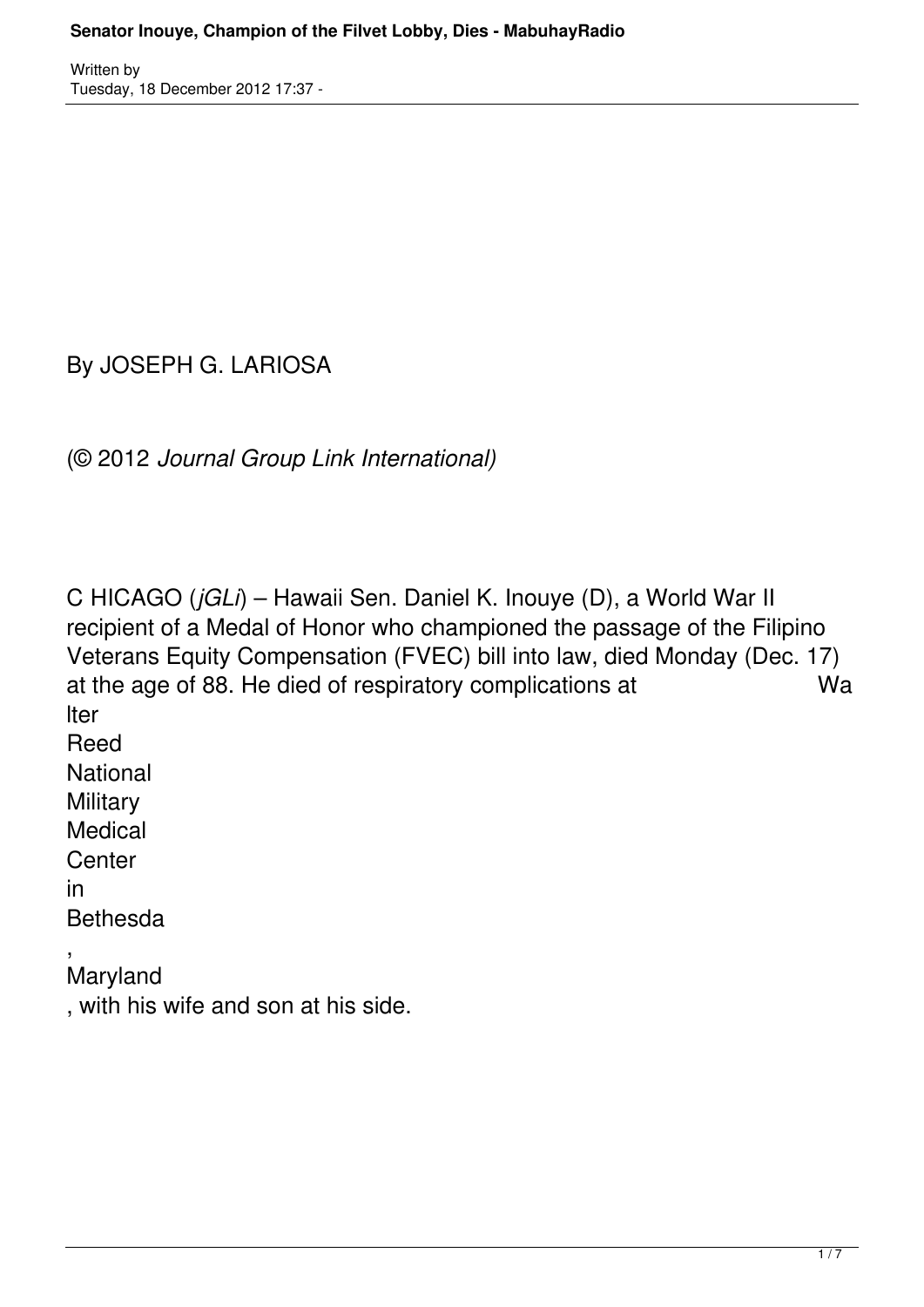As chairman of Senate appropriations committee, Mr. Inouye was so powerful that when some Filipino veterans advocates sought for the overturn of the Rescission Act of 1946 that would grant full benefits to the Filipino World War II heroes, Mr. Inouye put his foot down, saying that the FVEC "lump sum payment was and still is the best benefit we could have … and represents a small token of acknowledgement and appreciation to the remaining Filipino World War II veterans for their sacrifices and contributions made in defense of our nation."

The lump sum payment of \$15,000 was granted to each of the Filipino veterans, who are U.S. Citizens, while the \$9,000 one-time payment was given to those, who are not U.S. Citizens, in a rider Sen. Inouye fought so hard to include in the stimulus package known as American Recovery and Reinvestment Act of 2009 that President Obama signed into law.

A pending bill, H.R. 210, the Filipino Veterans Fairness Act of 2011, that has generated 96 co-sponsors in the House, has languished for a long time as no other senator would come up with a counterpart bill in the Senate to supplement the bill introduced by Rep. Jackie Speier [Ca-12] as a result of Senator Inouye's vocal opposition to the measure.

However, if the new White House interagency group headed by Cabinet Secretary Christopher Lu would be friendly to the Filipino veterans, it is very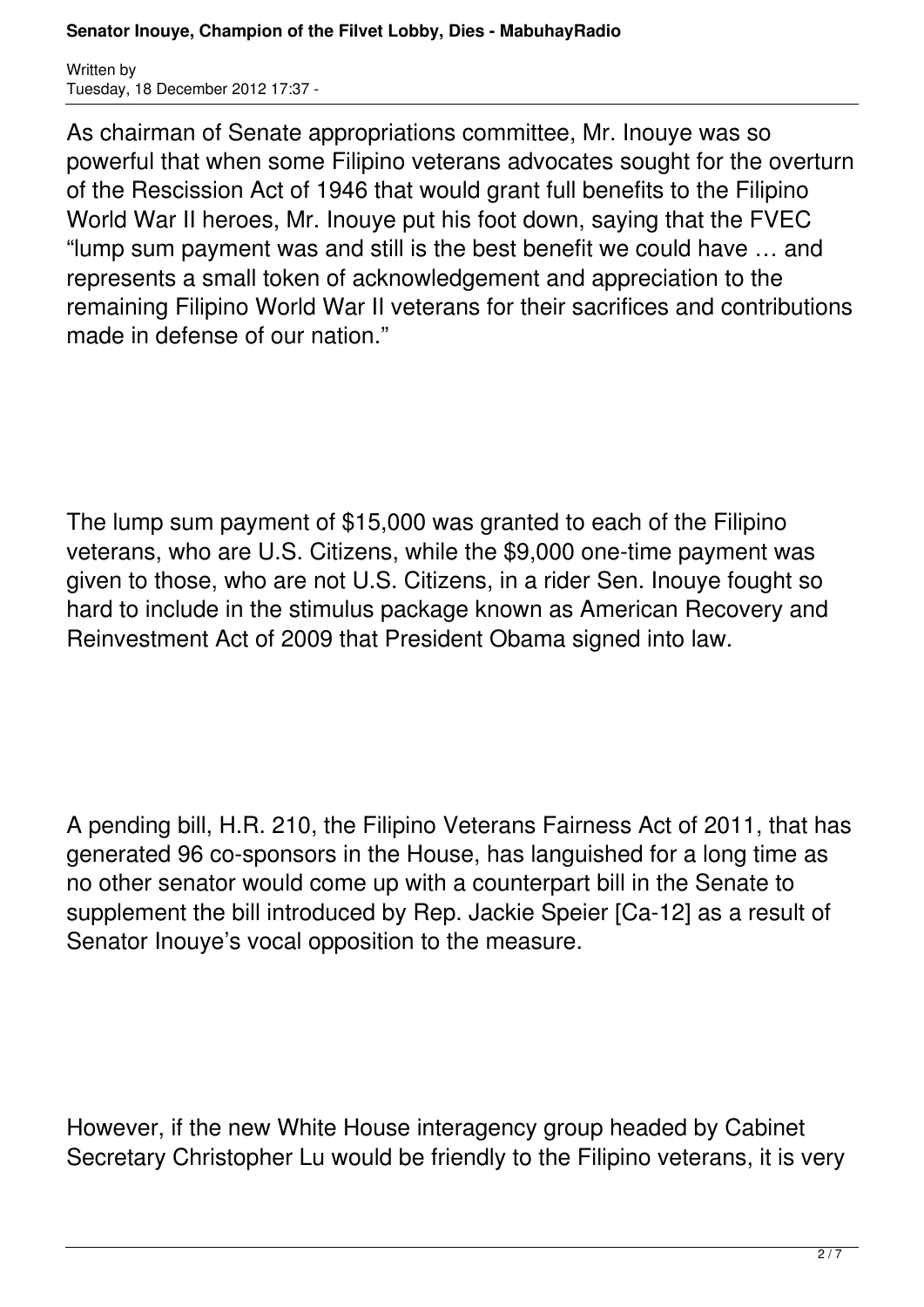likely that other Senators might take up the cudgels for full equity on behalf of the veterans now that Senator Inouye is gone.

## **"DON'T DISMISS FILVET CLAIMS"**

O nly recently, a Filipino veterans advocacy group in Las Nevada (FAVFA-Nevada), however, has called upon the "White House Inter-Agency Committee to halt dismissing any and all claims filed or requiring any further appeals to be responded to while or until the new White House Committee, Cabinet Sec. Christopher Lu, announced, studies the issues involved and approves use of Philippine government documents either by Presidential Executive Order or legislation pending in the U.S. Senate or Congress."

Luke Perry and Ceasar Elpidio said, "We have found that claims are now being pushed into final stages of dismissal during a time when it appears there may come a change in the regulations or laws that have denied WW II Filipino veterans from being recognized and it is necessary to have a moratorium on the closing of claims so that if changes occur the claims now pending may have the full opportunity to become certified to be recognized as U. S. Veterans and receive any and all compensation from programs available to all veterans."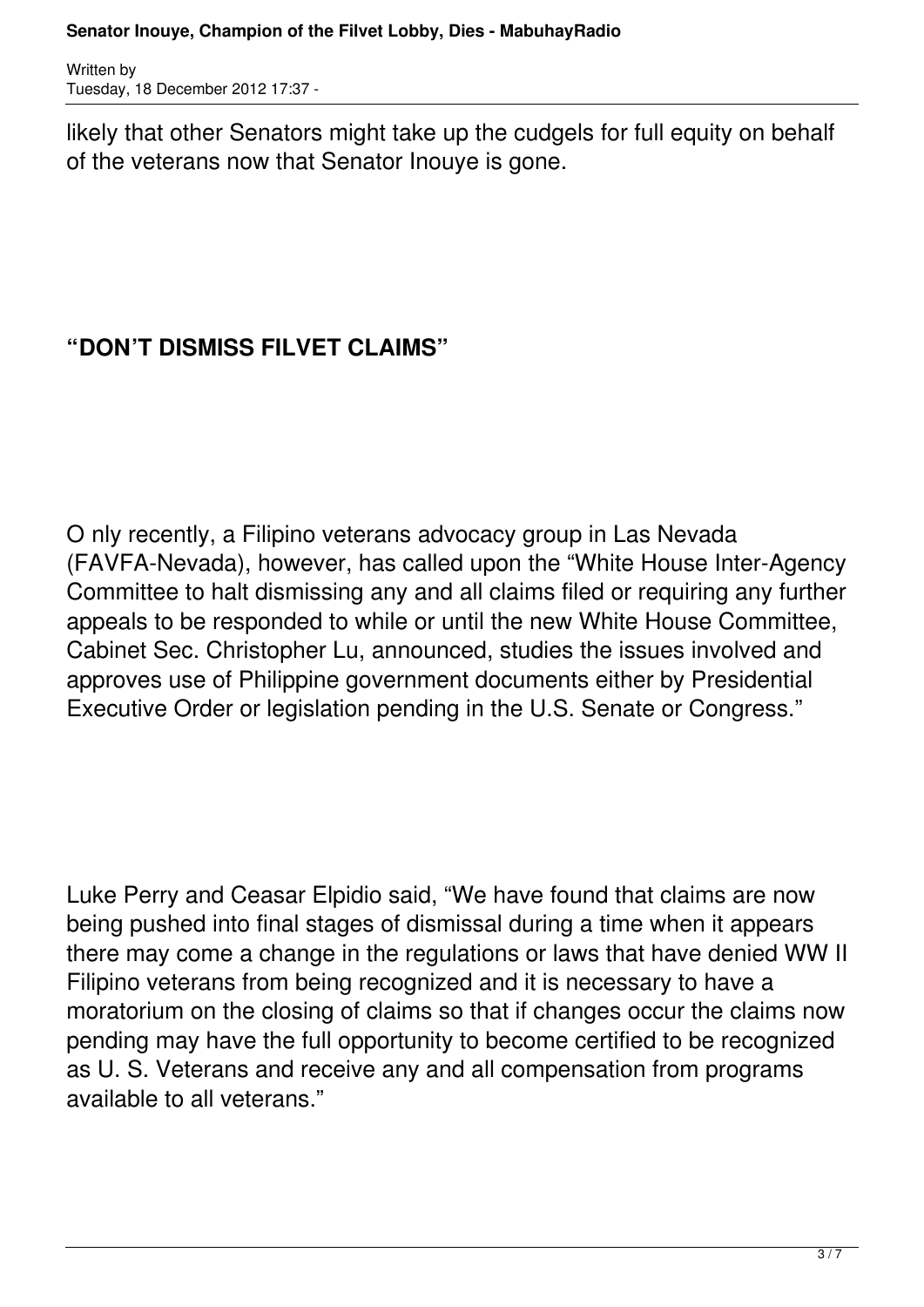Earlier, Sen. Den Heller (R-NV) filed an amendment to S. 3254, the National Defense Authorization Act (NDAA), to protect the Nevada veterans. One of these amendments would establish a process for Filipinos who fought alongside the U.S.

military during World War II and have documentation to work with military historians so they can receive proper benefits for their service.

After World War II, the U.S. Army created the Approved Revised Reconstructed Guerilla Roster of 1948, also known as the "Missouri List," based on individuals who came forward after the war to receive healthcare. This list has been used by the military to verify those who served alongside U.S.

troops in the

**Philippines** 

. It is possible that some Filipinos who fought were not added to this list and could be improperly denied benefits.

Senator Heller introduced the Filipino Veterans Fairness Act in September urging the Department of Defense to work with Filipinos denied veteran benefits. He is now introducing similar legislation as an amendment to the NDAA. There are an estimated 24,000 Filipino veterans, who are denied to receive the FVEC, when their names were not located in the "Missouri List" at the National Accounts and the National Accounts and the National Accounts and the National Accounts and the Personnel **Records Center**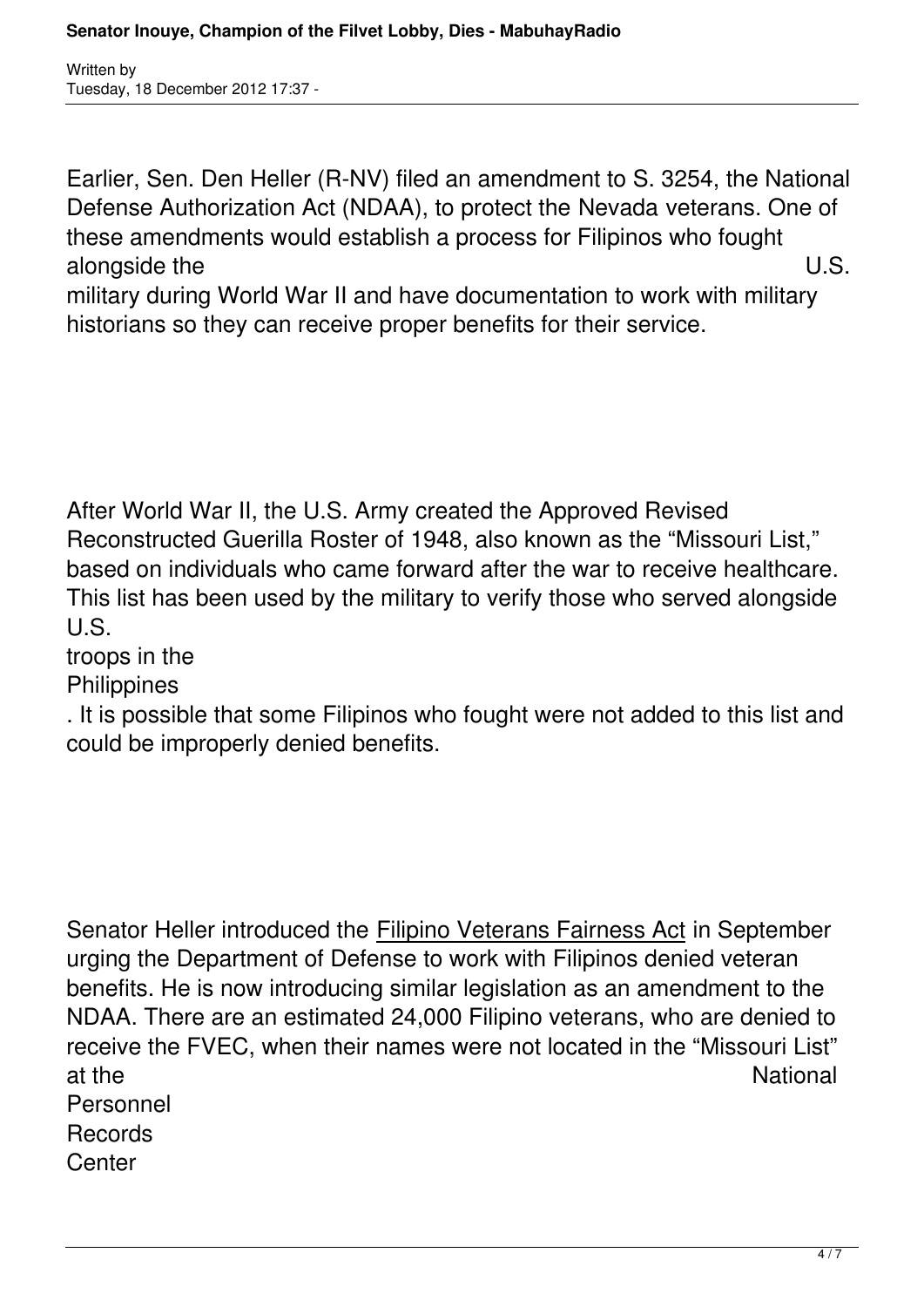in St. Louis

.

## **SECOND-LONGEST SERVING SENATOR**

S enator Inouye won his ninth consecutive term in 2010 and was the second-longest-serving senator in the chamber's history, trailing only Sen. Robert Byrd of West Virginia. Inouye was a senator for all but three of Haw aii 's

53 years as a state and had served as its first House member before that.

"Sen. Daniel Inouye never wavered in his life-long commitment to the cause of Filipino World War II veterans, which he championed with passion and persistence during his nearly 50 years of service in the U.S. Congress" says NaFFAA National Chairman Eduardo Navarra. "He was a strong advocate for justice on behalf of our veterans who were unfairly denied official recognition and rightful benefits as U.S. veterans when Congress passed the Rescission Act in 1946."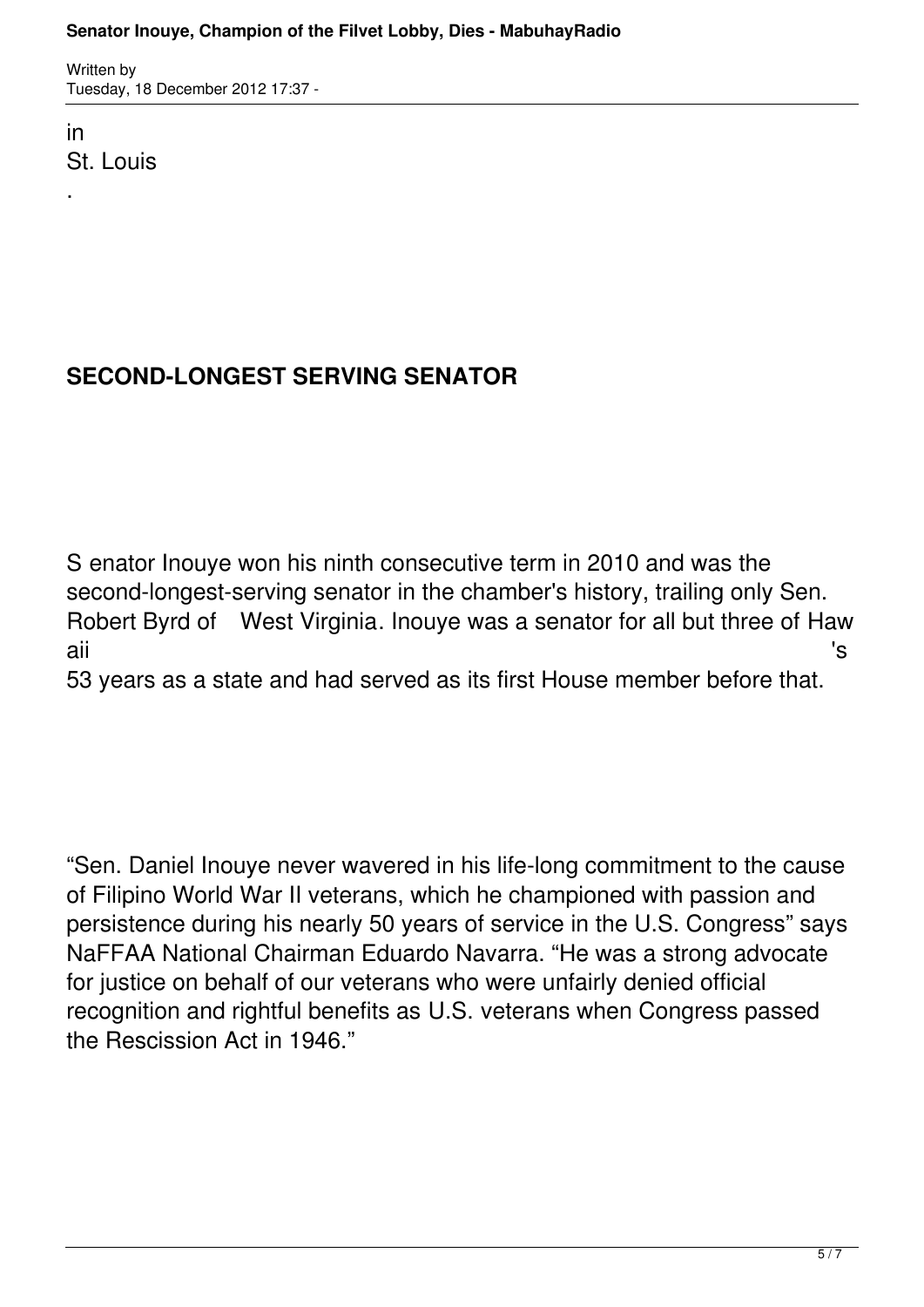At the time of his death, Senator Inouye was serving as Senate President Pro-Tempore and Chairman of the powerful Senate Appropriations Committee. The most senior member of the Senate, he was third in line of presidential succession after Vice President Joe Biden and House Speaker John Boehner.

Meanwhile, Philippine Ambassador to the United States Jose L. Cuisia, Jr. said, "The Philippines Monday expressed its profound sorrow over the passing this afternoon of Sen. Daniel Inouye—its strongest champion in the United States Congress.

"Senator Inouye was more than just a friend of the Philippines. We grieve over his passing because the Filipino people have embraced him as one of their own.

"Senator Inouye believed that the US has shortchanged the Philippines with its unfulfilled promise to Filipinos who were drafted in 1941 to serve alongside US soldiers in World War II and he wanted to make up for that."

Senator Inouye was also the main sponsor of the Save Our Industries Act, a bill that will allow the export to the US of Philippine apparel made of American fabrics. This legislation aims to increase jobs and exports income for both countries. # # #